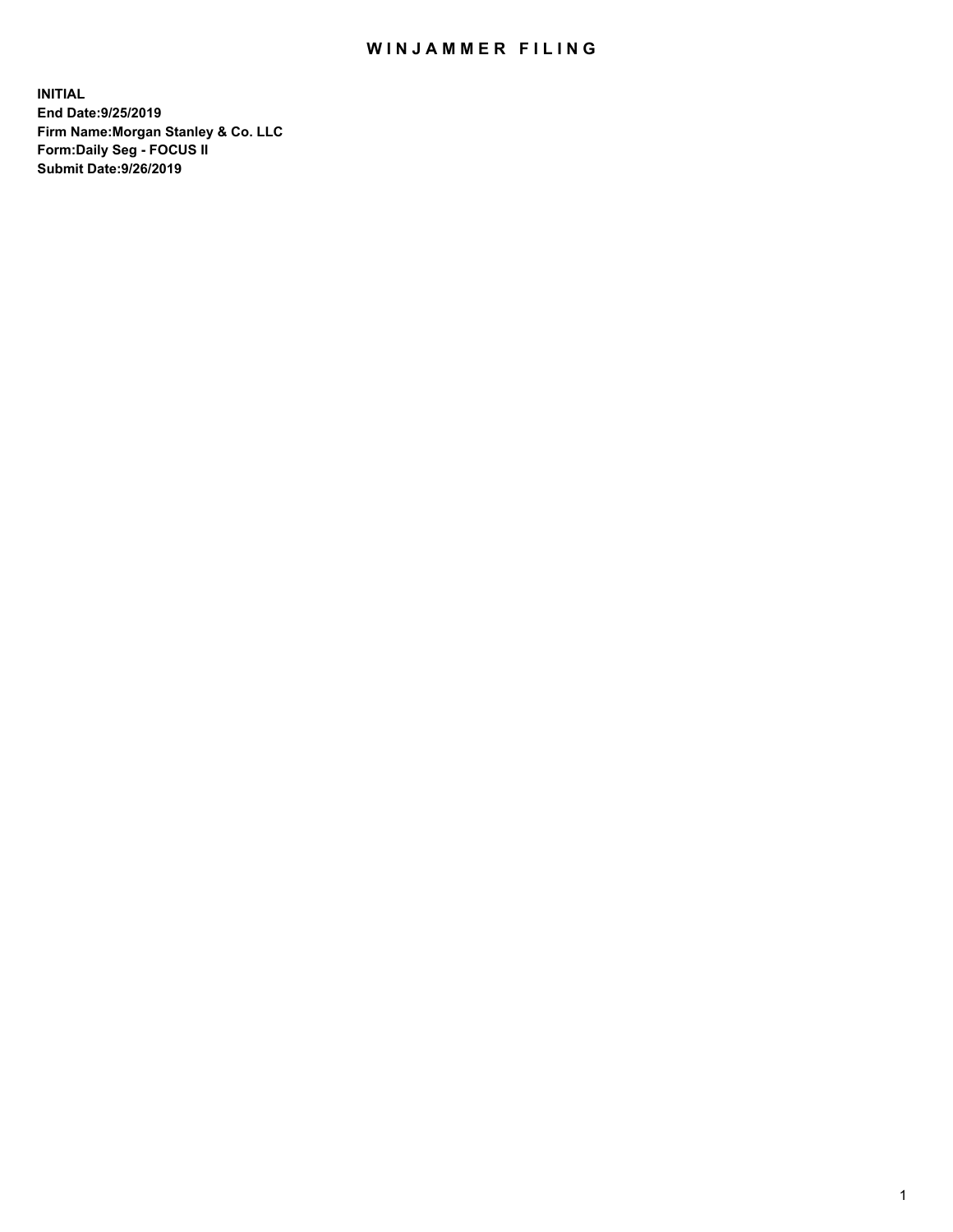**INITIAL End Date:9/25/2019 Firm Name:Morgan Stanley & Co. LLC Form:Daily Seg - FOCUS II Submit Date:9/26/2019 Daily Segregation - Cover Page**

| Name of Company                                                                                                                                                                                                                                                                                                                | Morgan Stanley & Co. LLC                               |
|--------------------------------------------------------------------------------------------------------------------------------------------------------------------------------------------------------------------------------------------------------------------------------------------------------------------------------|--------------------------------------------------------|
| <b>Contact Name</b>                                                                                                                                                                                                                                                                                                            | <b>Ikram Shah</b>                                      |
| <b>Contact Phone Number</b>                                                                                                                                                                                                                                                                                                    | 212-276-0963                                           |
| <b>Contact Email Address</b>                                                                                                                                                                                                                                                                                                   | lkram.shah@morganstanley.com                           |
| FCM's Customer Segregated Funds Residual Interest Target (choose one):<br>a. Minimum dollar amount: ; or<br>b. Minimum percentage of customer segregated funds required:% ; or<br>c. Dollar amount range between: and; or<br>d. Percentage range of customer segregated funds required between:% and%.                         | 235,000,000<br><u>0</u><br><u>0 0</u><br>0 Q           |
| FCM's Customer Secured Amount Funds Residual Interest Target (choose one):<br>a. Minimum dollar amount: ; or<br>b. Minimum percentage of customer secured funds required:%; or<br>c. Dollar amount range between: and; or<br>d. Percentage range of customer secured funds required between:% and%.                            | 140,000,000<br><u>0</u><br><u>00</u><br>0 <sub>0</sub> |
| FCM's Cleared Swaps Customer Collateral Residual Interest Target (choose one):<br>a. Minimum dollar amount: ; or<br>b. Minimum percentage of cleared swaps customer collateral required:% ; or<br>c. Dollar amount range between: and; or<br>d. Percentage range of cleared swaps customer collateral required between:% and%. | 92,000,000<br><u>0</u><br><u>00</u><br>0 <sup>0</sup>  |

Attach supporting documents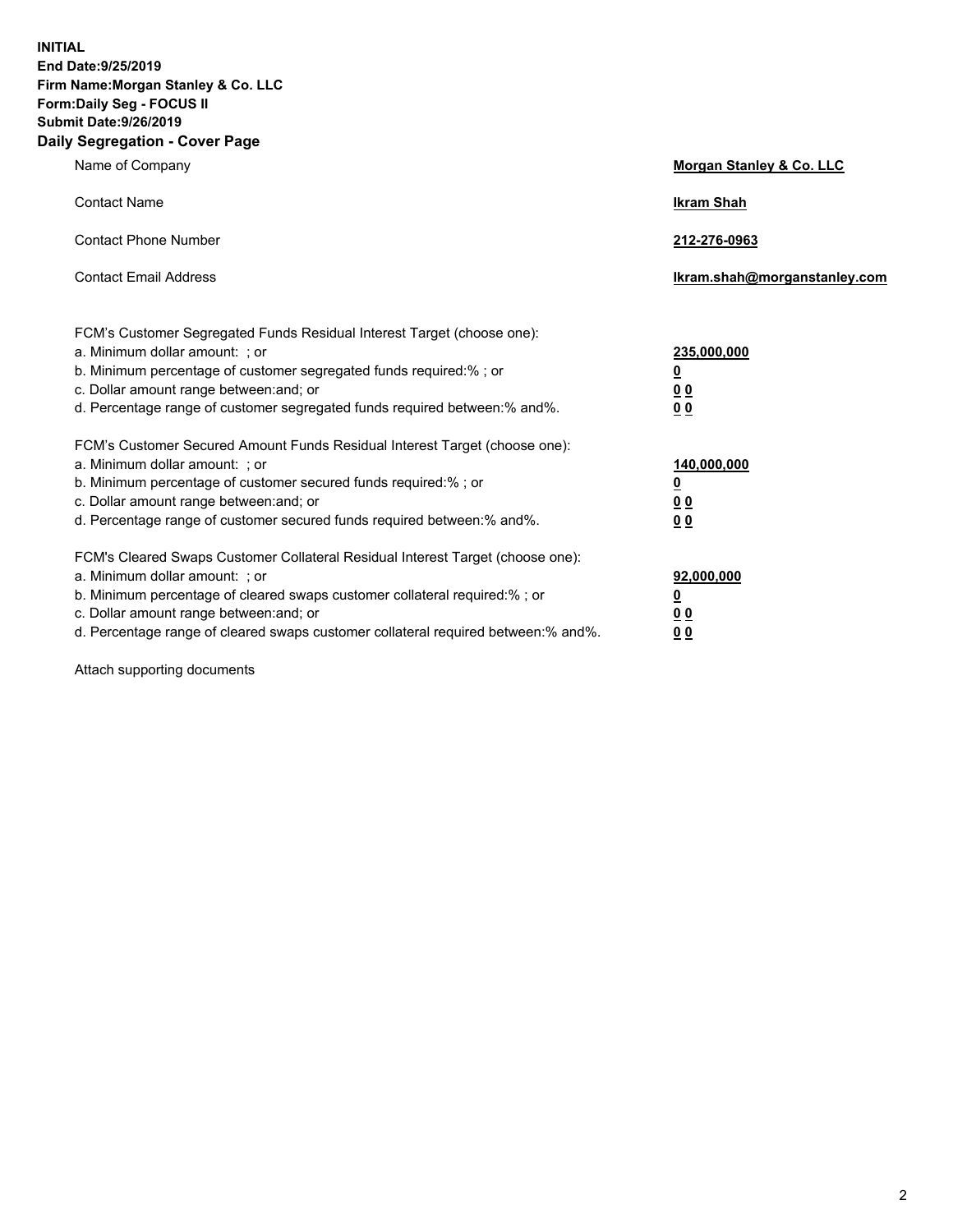## **INITIAL End Date:9/25/2019 Firm Name:Morgan Stanley & Co. LLC Form:Daily Seg - FOCUS II Submit Date:9/26/2019 Daily Segregation - Secured Amounts** Foreign Futures and Foreign Options Secured Amounts Amount required to be set aside pursuant to law, rule or regulation of a foreign government or a rule of a self-regulatory organization authorized thereunder **0** [7305] 1. Net ledger balance - Foreign Futures and Foreign Option Trading - All Customers A. Cash **2,864,781,183** [7315] B. Securities (at market) **2,255,463,230** [7317] 2. Net unrealized profit (loss) in open futures contracts traded on a foreign board of trade **-12,921,634** [7325] 3. Exchange traded options a. Market value of open option contracts purchased on a foreign board of trade **31,828,457** [7335] b. Market value of open contracts granted (sold) on a foreign board of trade **-29,998,773** [7337] 4. Net equity (deficit) (add lines 1. 2. and 3.) **5,109,152,463** [7345] 5. Account liquidating to a deficit and account with a debit balances - gross amount **128,588,776** [7351] Less: amount offset by customer owned securities **-127,314,449** [7352] **1,274,327** 6. Amount required to be set aside as the secured amount - Net Liquidating Equity Method (add lines 4 and 5) 7. Greater of amount required to be set aside pursuant to foreign jurisdiction (above) or line 6. FUNDS DEPOSITED IN SEPARATE REGULATION 30.7 ACCOUNTS 1. Cash in banks A. Banks located in the United States **193,551,067** [7500] B. Other banks qualified under Regulation 30.7 **532,312,695** [7520] **725,863,762** 2. Securities A. In safekeeping with banks located in the United States **541,769,984** [7540] B. In safekeeping with other banks qualified under Regulation 30.7 **0** [7560] **541,769,984** [7570] 3. Equities with registered futures commission merchants A. Cash **9,789,800** [7580] B. Securities **0** [7590] C. Unrealized gain (loss) on open futures contracts **1,482,992** [7600] D. Value of long option contracts **0** [7610] E. Value of short option contracts **0** [7615] **11,272,792** [7620] 4. Amounts held by clearing organizations of foreign boards of trade A. Cash **0** [7640] B. Securities **0** [7650] C. Amount due to (from) clearing organization - daily variation **0** [7660] D. Value of long option contracts **0** [7670] E. Value of short option contracts **0** [7675] **0** [7680] 5. Amounts held by members of foreign boards of trade A. Cash **2,363,399,050** [7700] B. Securities **1,713,693,246** [7710] C. Unrealized gain (loss) on open futures contracts **-14,404,626** [7720] D. Value of long option contracts **31,828,457** [7730] E. Value of short option contracts **-29,998,773** [7735] **4,064,517,354**

6. Amounts with other depositories designated by a foreign board of trade **0** [7760]

- 7. Segregated funds on hand **0** [7765]
- 8. Total funds in separate section 30.7 accounts **5,343,423,892** [7770]

9. Excess (deficiency) Set Aside for Secured Amount (subtract line 7 Secured Statement Page 1 from Line 8)

10. Management Target Amount for Excess funds in separate section 30.7 accounts **140,000,000** [7780]

11. Excess (deficiency) funds in separate 30.7 accounts over (under) Management Target **92,997,102** [7785]

[7354] **5,110,426,790** [7355]

**5,110,426,790** [7360]

[7530]

[7740] **232,997,102** [7380]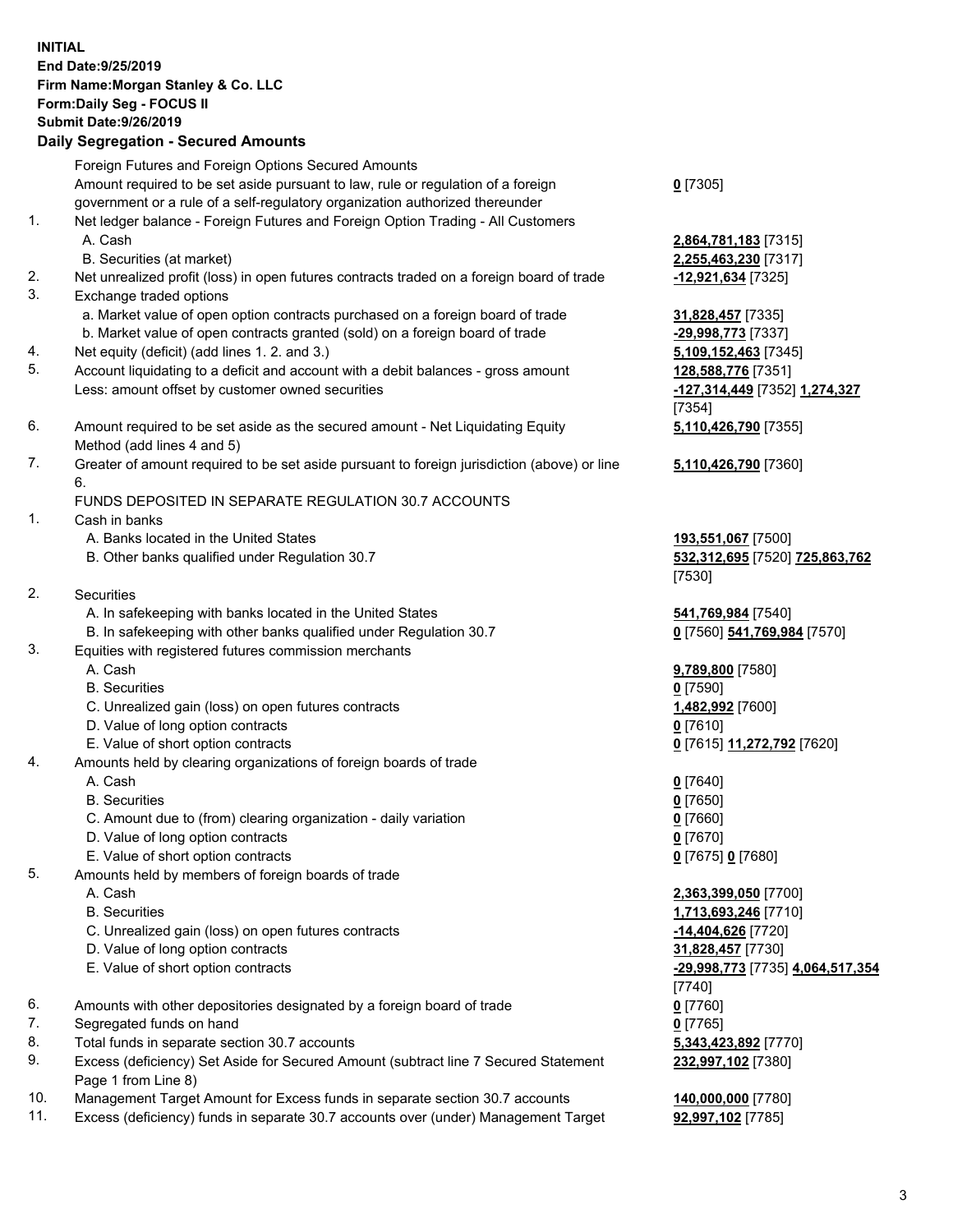**INITIAL End Date:9/25/2019 Firm Name:Morgan Stanley & Co. LLC Form:Daily Seg - FOCUS II Submit Date:9/26/2019 Daily Segregation - Segregation Statement** SEGREGATION REQUIREMENTS(Section 4d(2) of the CEAct) 1. Net ledger balance A. Cash **11,623,797,961** [7010] B. Securities (at market) **6,256,056,267** [7020] 2. Net unrealized profit (loss) in open futures contracts traded on a contract market **-1,641,623,080** [7030] 3. Exchange traded options A. Add market value of open option contracts purchased on a contract market **452,542,191** [7032] B. Deduct market value of open option contracts granted (sold) on a contract market **-292,107,824** [7033] 4. Net equity (deficit) (add lines 1, 2 and 3) **16,398,665,515** [7040] 5. Accounts liquidating to a deficit and accounts with debit balances - gross amount **932,819,630** [7045] Less: amount offset by customer securities **-931,366,496** [7047] **1,453,134** [7050] 6. Amount required to be segregated (add lines 4 and 5) **16,400,118,649** [7060] FUNDS IN SEGREGATED ACCOUNTS 7. Deposited in segregated funds bank accounts A. Cash **3,596,099,907** [7070] B. Securities representing investments of customers' funds (at market) **0** [7080] C. Securities held for particular customers or option customers in lieu of cash (at market) **679,062,621** [7090] 8. Margins on deposit with derivatives clearing organizations of contract markets A. Cash **6,733,028,564** [7100] B. Securities representing investments of customers' funds (at market) **0** [7110] C. Securities held for particular customers or option customers in lieu of cash (at market) **5,576,993,646** [7120] 9. Net settlement from (to) derivatives clearing organizations of contract markets **-73,256,091** [7130] 10. Exchange traded options A. Value of open long option contracts **452,542,191** [7132] B. Value of open short option contracts **-292, and the state of open short option** contracts **-292,107,824** [7133] 11. Net equities with other FCMs A. Net liquidating equity **13,120,182** [7140] B. Securities representing investments of customers' funds (at market) **0** [7160] C. Securities held for particular customers or option customers in lieu of cash (at market) **0** [7170] 12. Segregated funds on hand **0** [7150] 13. Total amount in segregation (add lines 7 through 12) **16,685,483,196** [7180] 14. Excess (deficiency) funds in segregation (subtract line 6 from line 13) **285,364,547** [7190] 15. Management Target Amount for Excess funds in segregation **235,000,000** [7194]

16. Excess (deficiency) funds in segregation over (under) Management Target Amount Excess

**50,364,547** [7198]